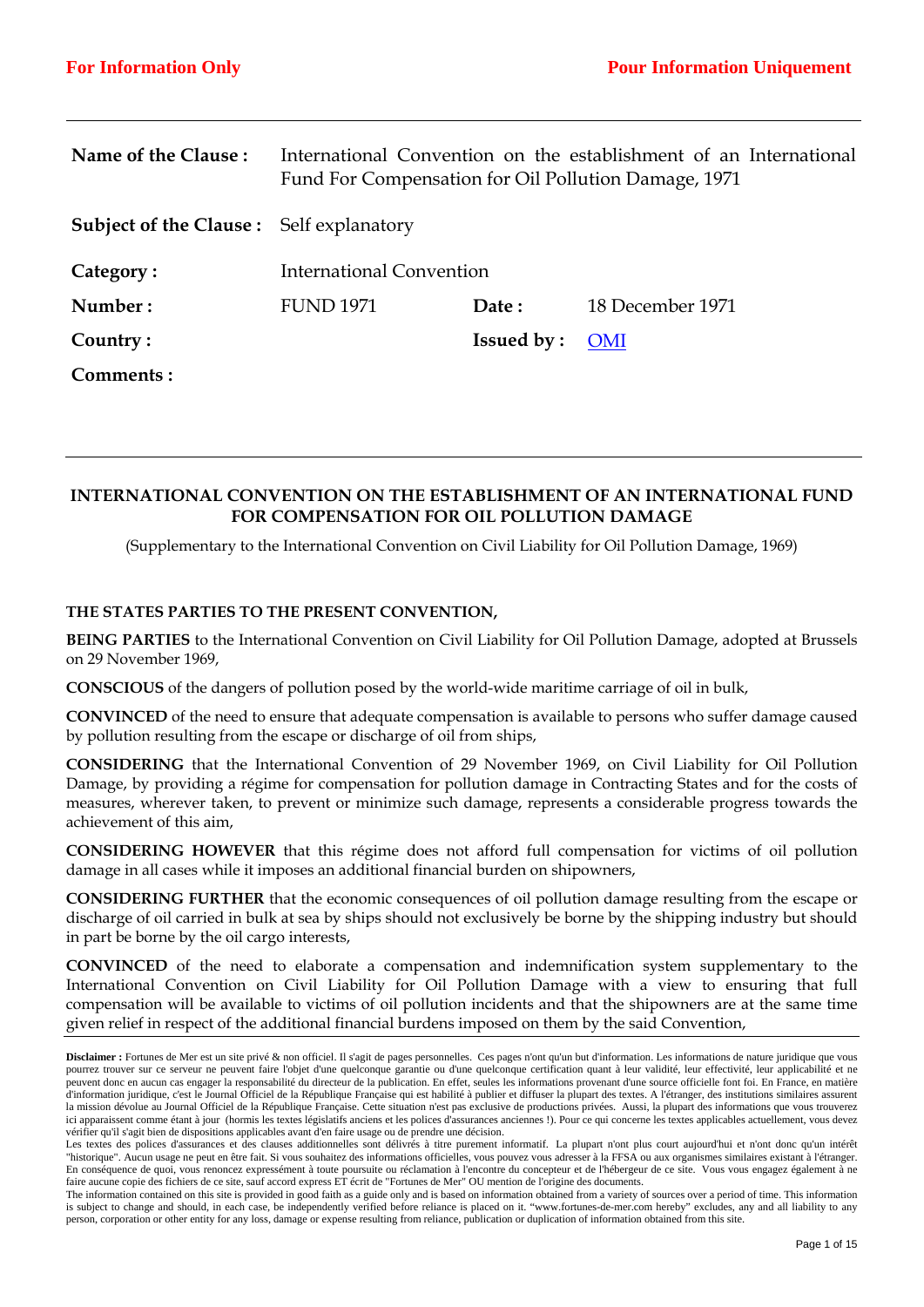**TAKING NOTE** of the Resolution on the Establishment of an International Compensation Fund for Oil Pollution Damage which was adopted on 29 November 1969 by the International Legal Conference on Marine Pollution Damage,

## **HAVE AGREED as follows:**

## **GENERAL PROVISIONS**

#### **Article 1**

For the purposes of this Convention -

1. "Liability Convention" means the International Convention on Civil Liability for Oil Pollution Damage, adopted at Brussels on 29 November 1969.

2. "Ship", "Person", "Owner", "Oil", "Pollution Damage", "Preventive Measures", "Incident" and "Organization", have the same meaning as in Article I of the Liability Convention, provided however that, for the purposes of these terms, "oil" shall be confined to persistent hydrocarbon mineral oils.

3. "Contributing Oil" means crude oil and fuel oil as defined in sub-paragraphs (a) and (b) below:

(a) "Crude Oil" means any liquid hydrocarbon mixture occurring naturally in the earth whether or not treated to render it suitable for transportation. It also includes crude oils from which certain distillate fractions have been removed (sometimes referred to as "topped crudes") or to which certain distillate fractions have been added (sometimes referred to as "spiked" or "reconstituted" crudes).

(b) "Fuel Oil" means heavy distillates or residues from crude oil or blends of such materials intended for use as a fuel for the production of heat or power of a quality equivalent to the "American Society for Testing and Materials' Specification for Number Four Fuel Oil (Designation D 396-69)", or heavier.

4. "Franc" means the unit referred to in Article V, paragraph 9 of the Liability Convention.

5. "Ship's tonnage" has the same meaning as in Article V, paragraph 10, of the Liability Convention.

6. "Ton", in relation to oil, means a metric ton.

7. "Guarantor" means any person providing insurance or other financial security to cover an owner's liability in pursuant of Article VII, paragraph 1, of the Liability Convention.

8. "Terminal installation" means any site for the storage of oil in bulk which is capable of receiving oil from waterborne transportation, including any facility situated off-shore and linked to such site.

9. Where an incident consists of a series of occurrences, it shall be treated as having occurred on the date of the first such occurrence.

## **Article 2**

1. An International Fund for compensation for pollution damage, to be named "The International Oil Pollution Compensation Fund" and hereinafter referred to as "The Fund", is hereby established with the following aims:

(a) to provide compensation for pollution damage to the extent that the protection afforded by the Liability Convention is inadequate;

(b) to give relief to shipowners in respect of the additional financial burden imposed on them by the Liability Convention, such relief being subject to conditions designed to ensure compliance with safety at sea and other conventions;

(c) to give effect to the related purposes set out in this Convention.

2. The Fund shall in each Contracting State be recognized as a legal person capable under the laws of that State of assuming rights and obligations and of being a party in legal proceedings before the courts of that State. Each Contracting State shall recognize the Director of the Fund (hereinafter referred to as "The Director") as the legal representative of the Fund.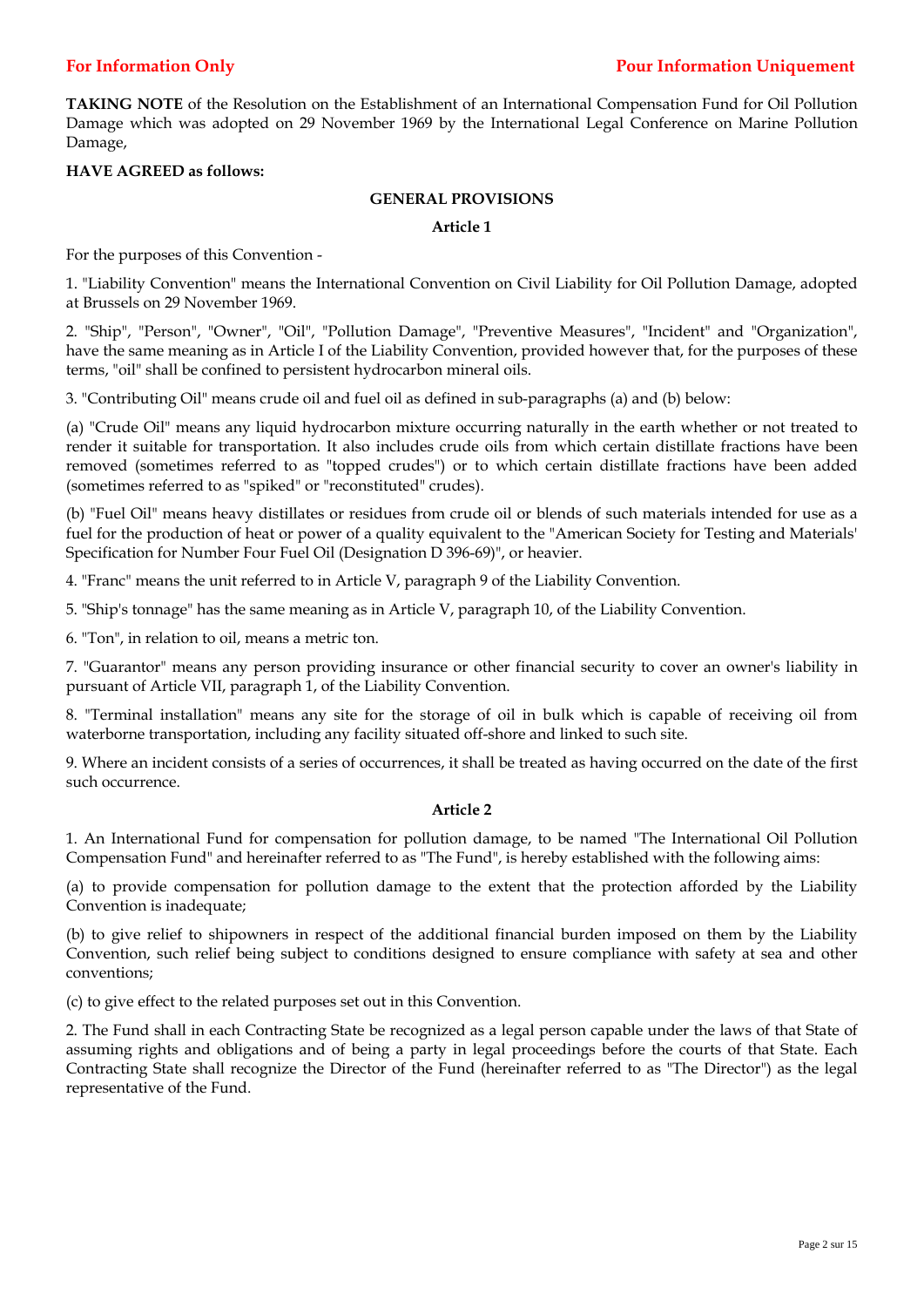This Convention shall apply:

1. With regard to compensation according to Article 4, exclusively to pollution damage caused on the territory including the territorial sea of a Contracting State, and to preventive measures taken to prevent or minimize such damage;

2. With regard to indemnification of shipowners and their guarantors according to Article 5, exclusively in respect of pollution damage caused on the territory, including the territorial sea, of a State party to the Liability Convention by a ship registered in or flying the flag of a Contracting State and in respect of preventive measures taken to prevent or minimize such damage.

## **COMPENSATION AND INDEMNIFICATION**

## **Article 4**

1. For the purpose of fulfilling its function under Article 2, paragraph 1(a), the Fund shall pay compensation to any person suffering pollution damage if such person has been unable to obtain full and adequate compensation for the damage under the terms of the Liability Convention,

(a) because no liability for the damage arises under the Liability Convention;

(b) because the owner liable for the damage under the Liability Convention is financially incapable of meeting his obligations in full and any financial security that may be provided under Article VII of that Convention does not cover or is insufficient to satisfy the claims for compensation for the damage; an owner being treated as financially incapable of meeting his obligations and a financial security being treated as insufficient if the person suffering the damage has been unable to obtain full satisfaction of the amount of compensation due under the Liability Convention after having taken all reasonable steps to pursue the legal remedies available to him;

(c) because the damage exceeds the owner's liability under the Liability Convention as limited pursuant to Article V, paragraph 1, of that Convention or under the terms of any other international Convention in force or open for signature, ratification or accession at the date of this Convention.

Expenses reasonably incurred or sacrifices reasonably made by the owner voluntarily to prevent or minimize pollution damage shall be treated as pollution damage for the purposes of this Article.

2. The Fund shall incur no obligation under the preceding paragraph if:

(a) it proves that the pollution damage resulted from an act of war, hostilities, civil war or insurrection or was caused by oil which has escaped or been discharged from a warship or other ship owned or operated by a State and used, at the time of the incident, only on Government non-commercial service; or

(b) the claimant cannot prove that the damage resulted from an incident involving one or more ships.

3. If the Fund proves that the pollution damage resulted wholly or partially either from an act or omission done with intent to cause damage by the person who suffered the damage or from the negligence of that person, the Fund may be exonerated wholly or partially from its obligation to pay compensation to such person provided, however, that there shall be no such exoneration with regard to such preventive measures which are compensated under paragraph 1. The Fund shall in any event be exonerated to the extent that the shipowner may have been exonerated under Article III, paragraph 3, of the Liability Convention.

4. (a) Except as otherwise provided in subparagraph (b) of this paragraph, the aggregate amount of compensation payable by the Fund under this Article shall in respect of any one incident be limited, so that the total sum of that amount and the amount of compensation actually paid under the Liability Convention for pollution damage caused in the territory of the Contracting States, including any sums in respect of which the Fund is under an obligation to indemnify the owner pursuant to Article 5, paragraph 1, of this Convention, shall not exceed 450 million francs.

(b) The aggregate amount of compensation payable by the Fund under this Article for pollution damage resulting from a natural phenomenon of an exceptional, inevitable and irresistible character shall not exceed 450 million francs.

5. Where the amount of established claims against the Fund exceeds the aggregate amount of compensation payable under paragraph 4, the amount available shall be distributed in such a manner that the proportion between any established claim and the amount of compensation actually recovered by the claimant under the Liability Convention and this Convention shall be the same for all claimants.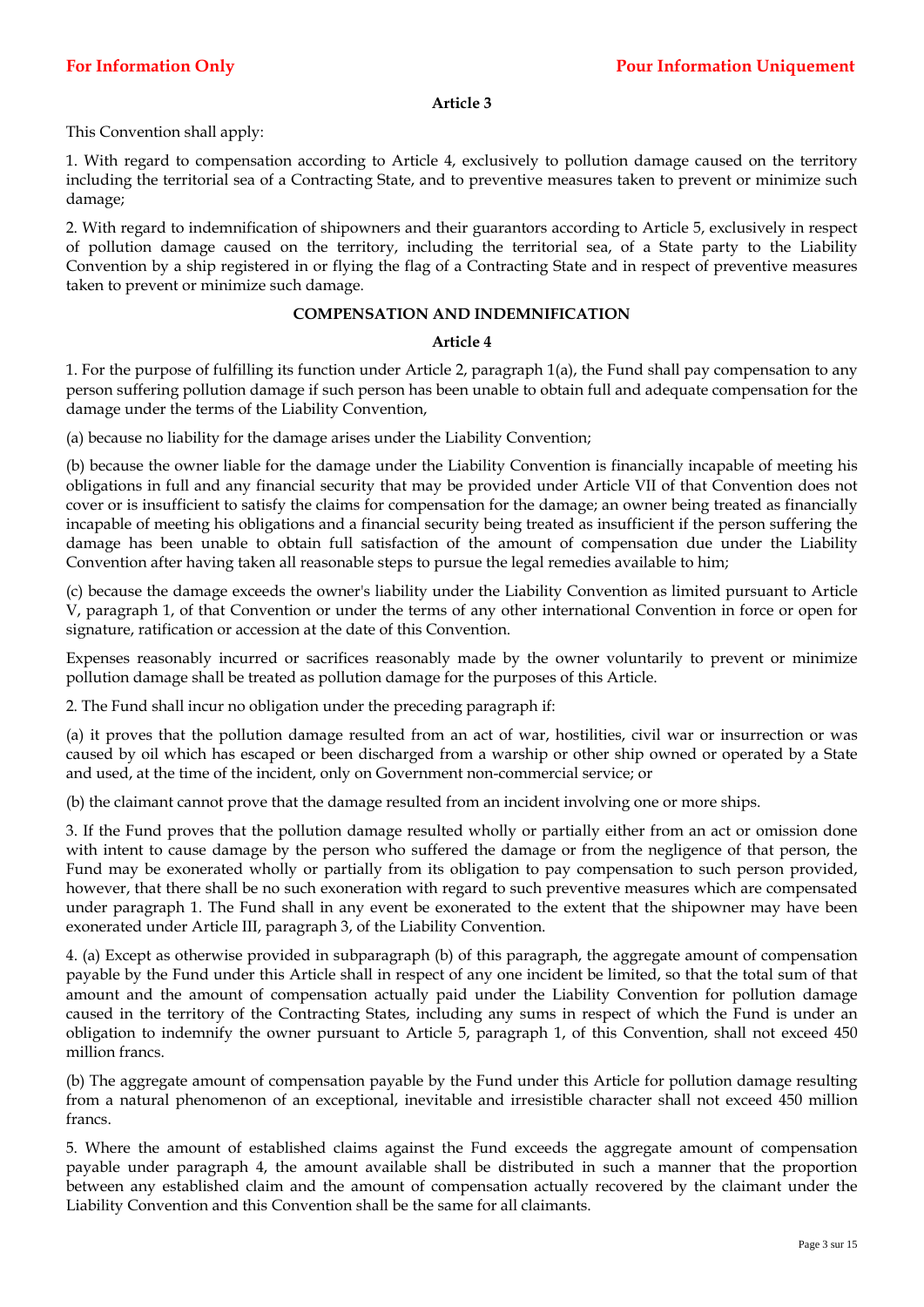# **For Information Only Pour Information Uniquement**

6. The Assembly of the Fund (hereinafter referred to as "the Assembly") may, having regard to the experience of incidents which have occurred and in particular the amount of damage resulting therefrom and to changes in the monetary values, decide that the amount of 450 million francs referred to in paragraph 4, sub-paragraphs (a) and (b), shall be changed; provided, however, that this amount shall in no case exceed 900 million francs or be lower than 450 million francs. The changed amount shall apply to incidents which occur after the date of the decision effecting the change.

7. The Fund shall, at the request of a Contracting State, use its good offices as necessary to assist that State to secure promptly such personnel, material and services as are necessary to enable the State to take measures to prevent or mitigate pollution damage arising from an incident in respect of which the Fund may be called upon to pay compensation under this Convention.

8. The Fund may on conditions to be laid down in the Internal Regulations provide credit facilities with a view to the taking of preventive measures against pollution damage arising from a particular incident in respect of which the Fund may be called upon to pay compensation under this Convention.

## **Article 5**

1. For the purpose of fulfilling its function under Article 2, paragraph 1(b), the Fund shall indemnify the owner and his guarantor for that portion of the aggregate amount of liability under the Liability Convention which:

(a) is in excess of an amount equivalent to 1,500 francs for each ton of the ship's tonnage or of an amount of 125 million francs, whichever is the less, and

(b) is not in excess of an amount equivalent to 2,000 francs for each ton of the said tonnage or an amount of 210 million francs, whichever is the less,

provided, however, that the Fund shall incur no obligation under this paragraph where the pollution damage resulted from the wilful misconduct of the owner himself.

2. The Assembly may decide that the Fund shall, on conditions to be laid down in the Internal Regulations, assume the obligations of a guarantor in respect of ships referred to in Article 3, paragraph 2, with regard to the portion of liability referred to in paragraph 1 of this Article. However, the Fund shall assume such obligations only if the owner so requests and if he maintains adequate insurance or other financial security covering the owner's liability under the Liability Convention up to an amount equivalent to 1,500 francs for each ton of the ship's tonnage or an amount of 125 million francs, whichever is the less. If the Fund assumes such obligations, the owner shall in each Contracting State be considered to have complied with Article VII of the Liability Convention in respect of the portion of his liability mentioned above.

3. The Fund may be exonerated wholly or partially from its obligations under paragraph 1 towards the owner and his guarantor if the Fund proves that as a result of the actual fault or privity of the owner:

(a) the ship from which the oil causing the pollution damage escaped did not comply with the requirements laid down in:

(i) the International Convention for the Prevention of Pollution from Ships, 1973, as modified by the Protocol of 1978 relating thereto, and as amended by Resolutions MEPC.14(20), MEPC.47(31), MEPC.51(32) and MEPC.52(32) adopted by the Marine Environment Protection Committee of the International Maritime Organization on 7 September 1984, 4 July 1991, 6 March 1992 and 6 March 1992 respectively; or

(ii) the International Convention for the Safety of Life at Sea, 1974, as modified by the Protocol of 1978 relating thereto, and as amended by Resolutions MSC.1(XLV), MSC.6(48), MSC.13(57) and MSC.27(61) adopted by the Maritime Safety Committee of the International Maritime Organization on 20 November 1981, 17 June 1983, 11 April 1989 and 11 December 1992, respectively, and as amended by Resolution 1 adopted on 9 November 1988 by the Conference of Contracting Governments to the International Convention for the Safety of Life at Sea, 1974 on the Global Maritime Distress and Safety System; or

(iii) the International Convention on Load Lines, 1966; or

(iv) the Convention on the International Regulations for Preventing Collisions at Sea, 1972; or

(v) any amendments to the above-mentioned Conventions which have been determined as being of an important nature in accordance with Article XVI(5) of the Convention mentioned under (i), Article IX(e) of the Convention mentioned under (ii) or Article 29(3)(d) or (4)(d) of the Convention mentioned under (iii), provided, however, that such amendments had been in force for at least twelve months at the time of the incident;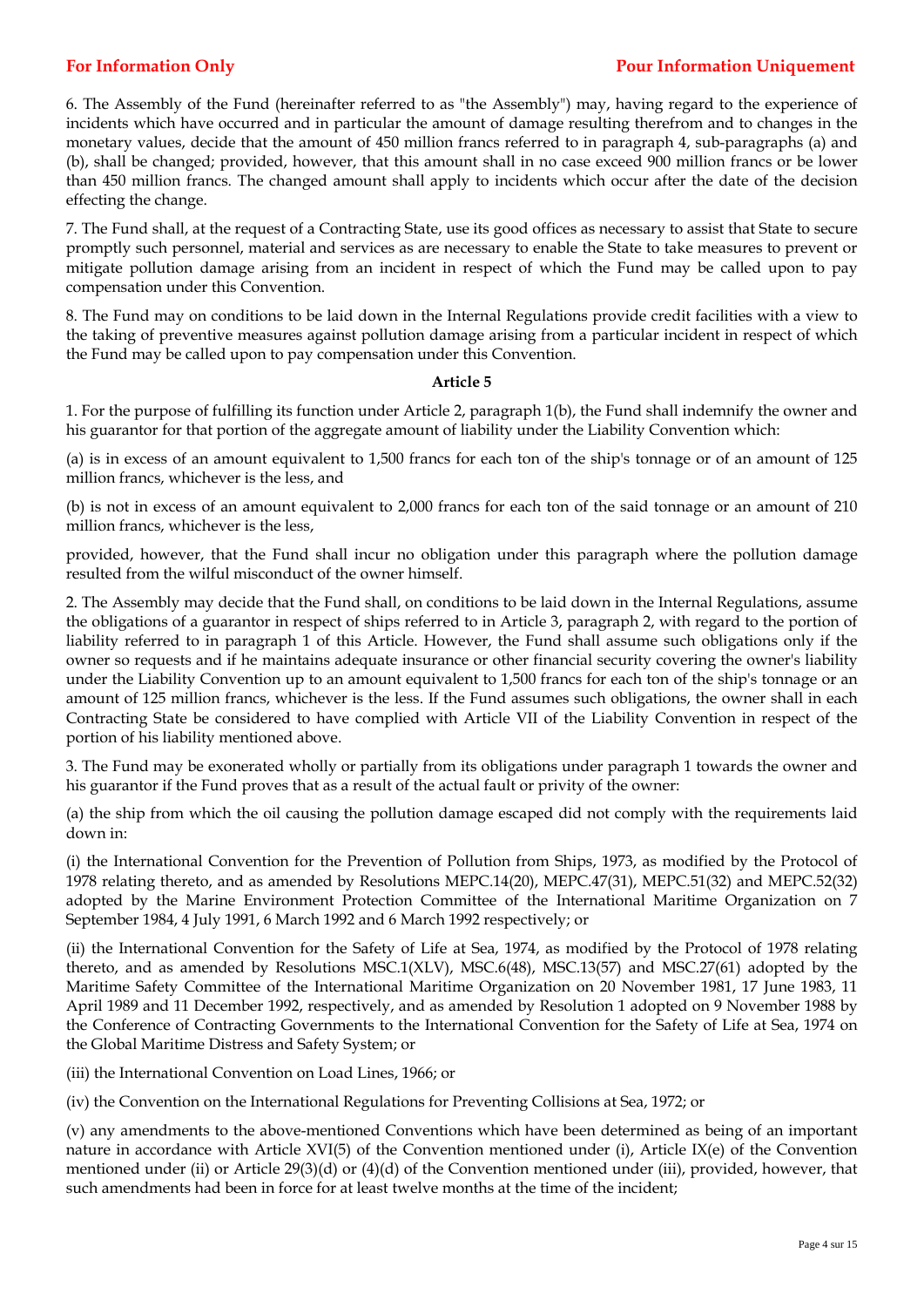and

(b) the incident or damage was caused wholly or partially by such non-compliance.

The provisions of this paragraph shall apply irrespective of whether the Contracting State in which the ship was registered or whose flag it was flying is a Party to the relevant Instrument.

4. Upon the entry into force of a new Convention designed to replace, in whole or in part, any of the Instruments specified in paragraph 3, the Assembly may decide at least six months in advance a date on which the new Convention will replace such Instrument or part thereof for the purpose of paragraph 3. However, any State Party to this Convention may declare to the Director before that date that it does not accept such replacement; in which case the decision of the Assembly shall have no effect in respect of a ship registered in, or flying the flag of, that State at the time of the incident. Such a declaration may be withdrawn at any later date and shall in any event cease to have effect when the State in question becomes a party to such new Convention.

5. A ship complying with the requirements in an amendment to an Instrument specified in paragraph 3 or with requirements in a new Convention, where the amendment or Convention is designed to replace in whole or in part such Instrument, shall be considered as complying with the requirements in the said Instrument for the purposes of paragraph 3.

6. Where the Fund, acting as a guarantor by virtue of paragraph 2, has paid compensation for pollution damage in accordance with the Liability Convention, it shall have a right of recovery from the owner if and to the extent that the Fund would have been exonerated pursuant to paragraph 3 from its obligations under paragraph 1 to indemnify the owner.

7. Expenses reasonably incurred and sacrifices reasonably made by the owner voluntarily to prevent or minimize pollution damage shall be treated as included in the owner's liability for the purposes of this Article.

## **Article 6**

1. Rights to compensation under Article 4 or indemnification under Article 5 shall be extinguished unless an action is brought thereunder or a notification has been made pursuant to Article 7, paragraph 6, within three years from the date when the damage occurred. However, in no case shall an action be brought after six years from the date of the incident which caused the damage.

2. Notwithstanding paragraph 1, the right of the owner or his guarantor to seek indemnification from the Fund pursuant to Article 5, paragraph 1, shall in no case be extinguished before the expiry of a period of six months as from the date on which the owner or his guarantor acquired knowledge of the bringing of an action against him under the Liability Convention.

## **Article 7**

1. Subject to the subsequent provisions of this Article, any action against the Fund for compensation under Article 4 or indemnification under Article 5 of this Convention shall be brought only before a court competent under Article IX of the Liability Convention in respect of actions against the owner who is or who would, but for the provisions of Article III, paragraph 2, of that Convention, have been liable for pollution damage caused by the relevant incident.

2. Each Contracting State shall ensure that its courts possess the necessary jurisdiction to entertain such actions against the Fund as are referred to in paragraph 1.

3. Where an action for compensation for pollution damage has been brought before a court competent under Article IX of the Liability Convention against the owner of a ship or his guarantor, such court shall have exclusive jurisdictional competence over any action against the Fund for compensation or indemnification under the provisions of Article 4 or 5 of this Convention in respect of the same damage. However, where an action for compensation for pollution damage under the Liability Convention has been brought before a court in a State Party to the Liability Convention but not to this Convention, any action against the Fund under Article 4 or under Article 5, paragraph 1, of this Convention shall at the option of the claimant be brought either before a court of the State where the Fund has its headquarters or before any court of a State Party to this Convention competent under Article IX of the Liability Convention.

4. Each Contracting State shall ensure that the Fund have the right to intervene as a party to any legal proceedings instituted in accordance with Article IX of the Liability Convention before a competent court of that State against the owner of a ship or his guarantor.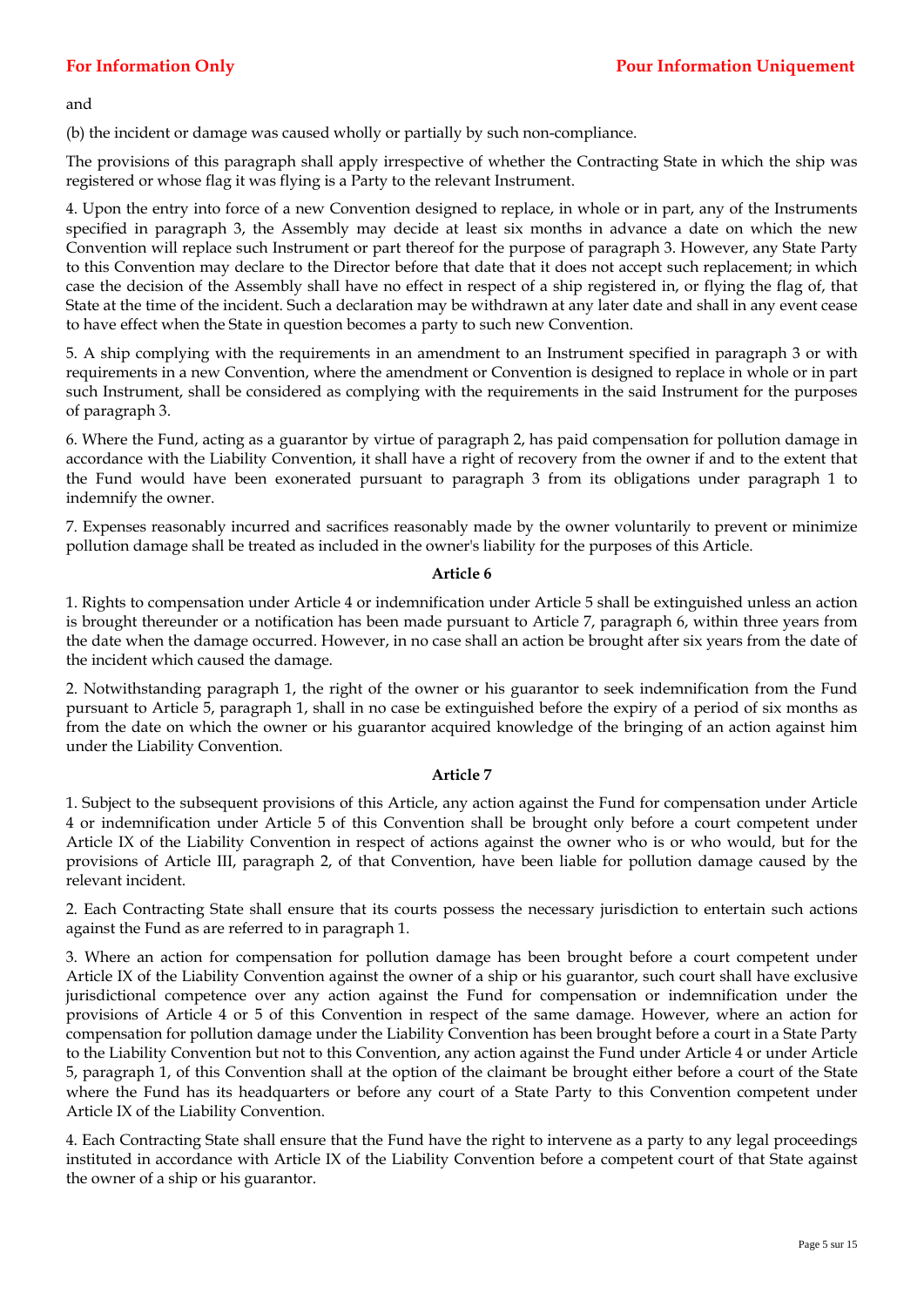# **For Information Only Pour Information Uniquement**

5. Except as otherwise provided in paragraph 6, the Fund shall not be bound by any judgment or decision in proceedings to which it has not been a party or by any settlement to which it is not a party.

6. Without prejudice to the provisions of paragraph 4, where an action under the Liability Convention for compensation for pollution damage has been brought against an owner or his guarantor before a competent court in a Contracting State, each party to the proceedings shall be entitled under the national law of that State to notify the Fund of the proceedings. Where such notification has been made in accordance with the formalities required by the law of the court seized and in such time and in such a manner that the Fund has in fact been in a position effectively to intervene as a party to the proceedings, any judgment rendered by the court in such proceedings shall, after it has become final and enforceable in the State where the judgment was given, become binding upon the Fund in the sense that the facts and findings in that judgment may not be disputed by the Fund even if the Fund has not actually intervened in the proceedings.

## **Article 8**

Subject to any decision concerning the distribution referred to in Article 4, paragraph 5, any judgment given against the Fund by a court having jurisdiction in accordance with Article 7, paragraphs 1 and 3, shall, when it has become enforceable in the State of origin and is in that State no longer subject to ordinary forms of review, be recognized and enforceable in each Contracting State on the same conditions as are prescribed in Article X of the Liability Convention.

## **Article 9**

1. Subject to the provisions of Article 5, the Fund shall, in respect of any amount of compensation for pollution damage paid by the Fund in accordance with Article 4, paragraph 1, of this Convention, acquire by subrogation the rights that the person so compensated may enjoy under the Liability Convention against the owner or his guarantor.

2. Nothing in this Convention shall prejudice any right of recourse or subrogation of the Fund against persons other than those referred to in the preceding paragraph. In any event the right of the Fund to subrogation against such person shall not be less favourable than that of an insurer of the person to whom compensation or indemnification has been paid.

3. Without prejudice to any other rights of subrogation or recourse against the Fund which may exist, a Contracting State or agency thereof which has paid compensation for pollution damage in accordance with provisions of national law shall acquire by subrogation the rights which the person so compensated would have enjoyed under this Convention.

# **CONTRIBUTIONS**

## **Article 10**

1. Contributions to the Fund shall be made in respect of each Contracting State by any person who, in the calendar year referred to in Article 11, paragraph 1, as regards initial contributions and in Article 12, paragraphs 2(a) or (b), as regards annual contributions, has received in total quantities exceeding 150,000 tons:

(a) in the ports or terminal installations in the territory of that State contributing oil carried by sea to such ports or terminal installations; and

(b) in any installations situated in the territory of that Contracting State contributing oil which has been carried by sea and discharged in a port or terminal installation of a non-Contracting State, provided that contributing oil shall only be taken into account by virtue of this sub-paragraph on first receipt in a Contracting State after its discharge in that non-Contracting State.

2. (a) For the purposes of paragraph 1, where the quantity of contributing oil received in the territory of a Contracting State by any person in a calendar year when aggregated with the quantity of contributing oil received in the same Contracting State in that year by any associated person or persons exceeds 150,000 tons, such person shall pay contributions in respect of the actual quantity received by him notwithstanding that that quantity did not exceed 150,000 tons.

(b) "Associated person" means any subsidiary or commonly controlled entity. The question whether a person comes within this definition shall be determined by the national law of the State concerned.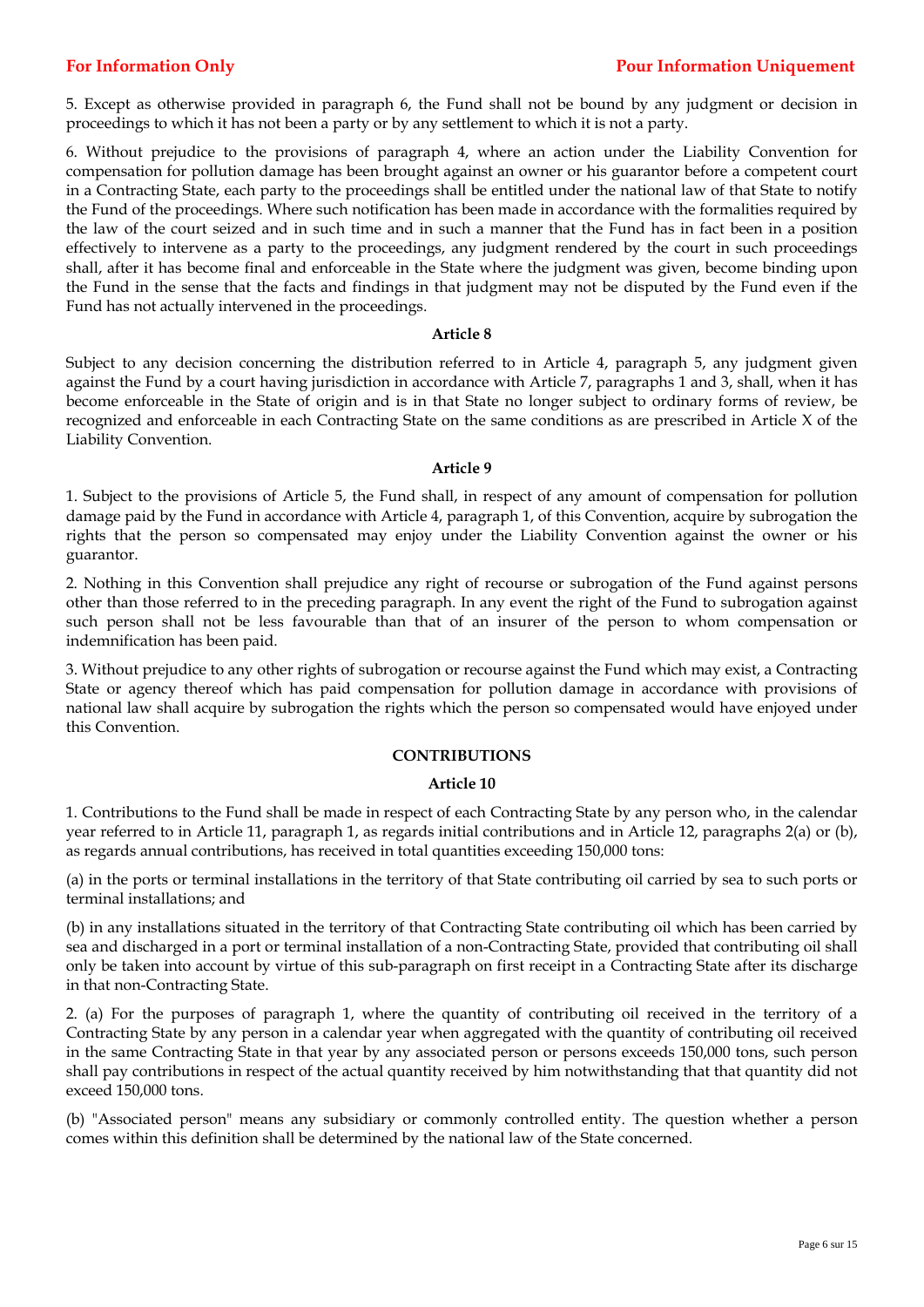1. In respect of each Contracting State initial contributions shall be made of an amount which shall for each person referred to in Article 10 be calculated on the basis of a fixed sum for each ton of contributing oil received by him during the calendar year preceding that in which this Convention entered into force for that State.

2. The sum referred to in paragraph 1 shall be determined by the Assembly within two months after the entry into force of this Convention. In performing this function the Assembly shall, to the extent possible, fix the sum in such a way that the total amount of initial contributions would, if contributions were to be made in respect of 90 per cent of the quantities of contributing oil carried by sea in the world, equal 75 million francs.

3. The initial contributions shall in respect of each Contracting State be paid within three months following the date at which the Convention entered into force for that State.

## **Article 12**

1. With a view to assessing for each person referred to in Article 10 the amount of annual contributions due, if any, and taking account of the necessity to maintain sufficient liquid funds, the Assembly shall for each calendar year make an estimate in the form of a budget of:

(i) Expenditure

(a) costs and expenses of the administration of the Fund in the relevant year and any deficit from operations in preceding years;

(b) payments to be made by the Fund in the relevant year for the satisfaction of claims against the Fund due under Article 4 or 5, including repayment on loans previously taken by the Fund for the satisfaction of such claims, to the extent that the aggregate amount of such claims in respect of any one incident does not exceed 15 million francs;

(c) payments to be made by the Fund in the relevant year for the satisfaction of claims against the Fund due under Article 4 or 5, including repayments on loans previously taken by the Fund for the satisfaction of such claims, to the extent that the aggregate amount of such claims in respect of any one incident is in excess of 15 million francs;

(ii) Income

(a) surplus funds from operations in preceding years, including any interest;

(b) initial contributions to be paid in the course of the year;

(c) annual contributions, if required to balance the budget;

(d) any other income.

2. For each person referred to in Article 10 the amount of his annual contribution shall be determined by the Assembly and shall be calculated in respect of each Contracting State:

(a) in so far as the contribution is for the satisfaction of payments referred to in paragraph  $1(i)(a)$  and (b) on the basis of a fixed sum for each ton of contributing oil received in the relevant State by such persons during the preceding calendar year; and

(b) in so far as the contribution is for the satisfaction of payments referred to in paragraph  $1(i)(c)$  of this Article on the basis of a fixed sum for each ton of contributing oil received by such person during the calendar year preceding that in which the incident in question occurred, provided that State was a party to this Convention at the date of the incident.

3. The sums referred to in paragraph 2 above shall be arrived at by dividing the relevant total amount of contributions required by the total amount of contributing oil received in all Contracting States in the relevant year.

4. The Assembly shall decide the portion of the annual contribution which shall be immediately paid in cash and decide on the date of payment. The remaining part of each annual contribution shall be paid upon notification by the Director.

5. The Director may, in cases and in accordance with conditions to be laid down in the Internal Regulations of the Fund, require a contributor to provide financial security for the sums due from him.

6. Any demand for payments made under paragraph 4 shall be called rateably from all individual contributors.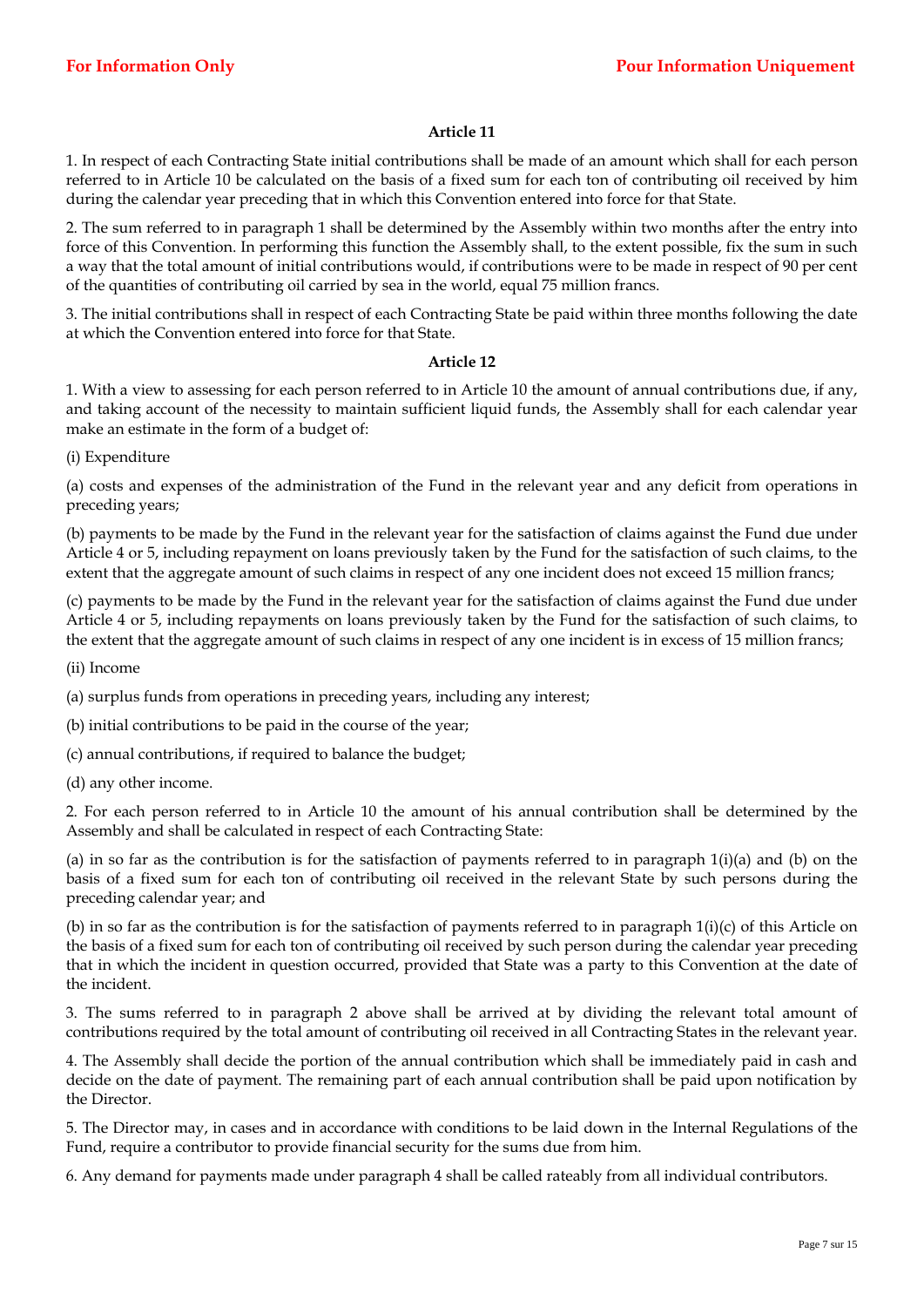1. The amount of any contribution due under Article 12 and which is in arrear shall bear interest at a rate which shall be determined by the Assembly for each calendar year provided that different rates may be fixed for different circumstances.

2. Each Contracting State shall ensure that any obligation to contribute to the Fund arising under this Convention in respect of oil received within the territory of that State is fulfilled and shall take any appropriate measures under its law, including the imposing of such sanctions as it may deem necessary, with a view to the effective execution of any such obligation; provided, however, that such measures shall only be directed against those persons who are under an obligation to contribute to the Fund.

3. Where a person who is liable in accordance with the provisions of Articles 10 and 11 to make contributions to the Fund does not fulfil his obligations in respect of any such contribution or any part thereof and is in arrear for a period exceeding three months, the Director shall take all appropriate action against such person on behalf of the Fund with a view to the recovery of the amount due. However, where the defaulting contributor is manifestly insolvent or the circumstances otherwise so warrant, the Assembly may, upon recommendation of the Director, decide that no action shall be taken or continued against the contributor.

## **Article 14**

1. Each Contracting State may at the time when it deposits its instrument of ratification or accession or at any time thereafter declare that it assumes itself obligations that are incumbent under this Convention on any person who is liable to contribute to the Fund in accordance with Article 10, paragraph 1, in respect of oil received within the territory of that State. Such declaration shall be made in writing and shall specify which obligations are assumed.

2. Where a declaration under paragraph 1 is made prior to the entry into force of this Convention in accordance with Article 40, it shall be deposited with the Secretary-General of the Organization who shall after the entry into force of the Convention communicate the declaration to the Director.

3. A declaration under paragraph 1 which is made after the entry into force of this Convention shall be deposited with the Director.

4. A declaration made in accordance with this Article may be withdrawn by the relevant State giving notice thereof in writing to the Director. Such notification shall take effect three months after the Director's receipt thereof.

5. Any State which is bound by a declaration made under this Article shall, in any proceedings brought against it before a competent court in respect of any obligation specified in the declaration, waive any immunity that it would otherwise be entitled to invoke.

## **Article 15**

1. Each Contracting State shall ensure that any person who receives contributing oil within its territory in such quantities that he is liable to contribute to the Fund appears on a list to be established and kept up to date by the Director in accordance with the subsequent provisions of this Article.

2. For the purposes set out in paragraph 1, each Contracting State shall communicate, at a time and in the manner to be prescribed in the Internal Regulations, to the Director the name and address of any person who in respect of that State is liable to contribute to the Fund pursuant to Article 10, as well as data on the relevant quantities of contributing oil received by any such person during the preceding calendar year.

3. For the purposes of ascertaining who are, at any given time, the persons liable to contribute to the Fund in accordance with Article 10, paragraph 1, and of establishing, where applicable, the quantities of oil to be taken into account for any such person when determining the amount of his contribution, the list shall be *prima facie* evidence of the facts stated therein.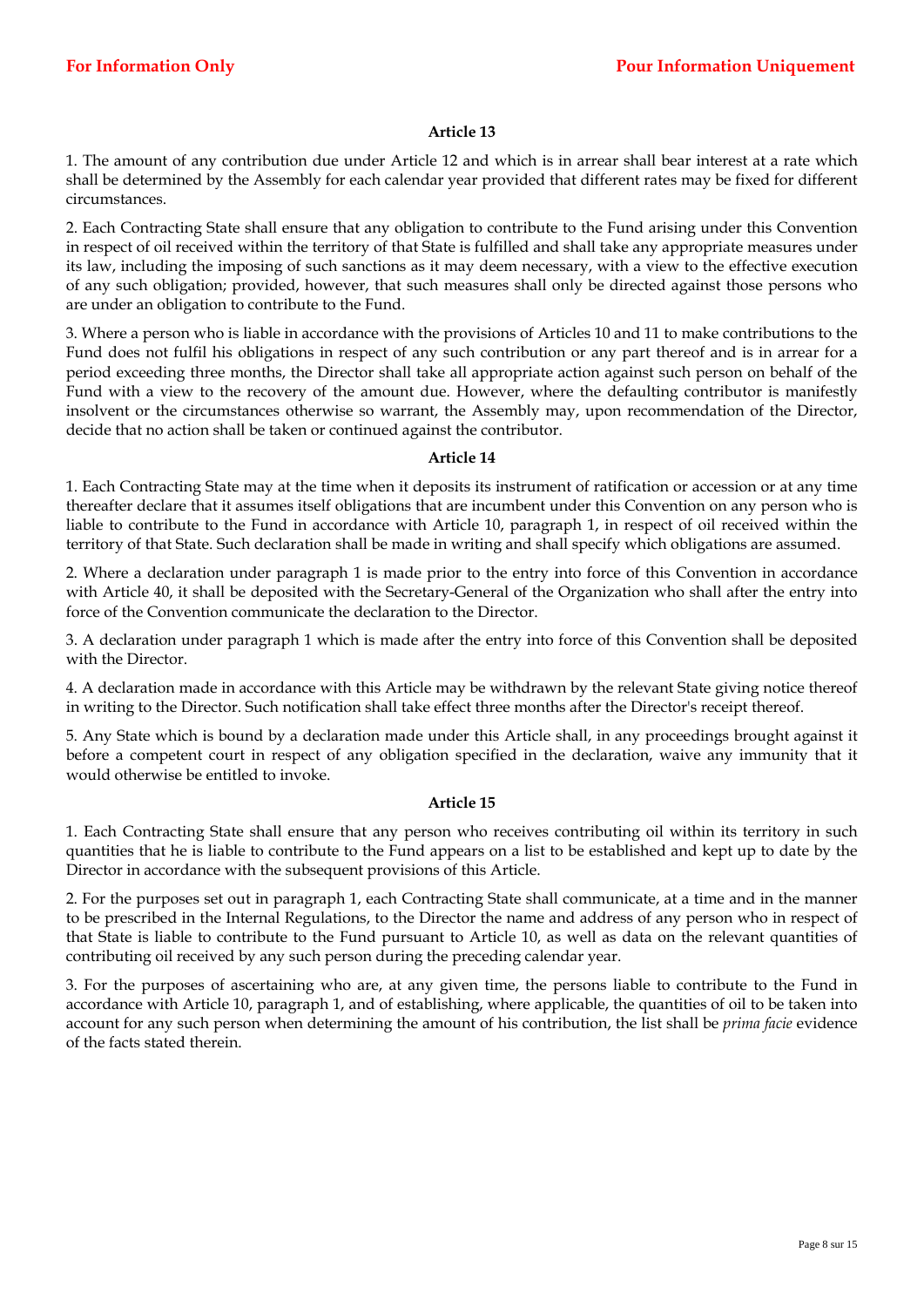## **ORGANIZATION AND ADMINISTRATION**

## **Article 16**

The Fund shall have an Assembly, a Secretariat headed by a Director and, in accordance with the provisions of Article 21, an Executive Committee.

## **ASSEMBLY**

## **Article 17**

The Assembly shall consist of all Contracting States to this Convention.

## **Article 18**

The functions of the Assembly shall, subject to the provisions of Article 26, be:

1. to elect at each regular session its Chairman and two Vice-Chairmen who shall hold office until the next regular session;

2. to determine its own rules of procedure, subject to the provisions of this Convention;

3. to adopt Internal Regulations necessary for the proper functioning of the Fund;

4. to appoint the Director and make provisions for the appointment of such other personnel as may be necessary and determine the terms and conditions of service of the Director and other personnel;

5. to adopt the annual budget and fix the annual contributions;

6. to appoint auditors and approve the accounts of the Fund;

7. to approve settlements of claims against the Fund, to take decisions in respect of the distribution among claimants of the available amount of compensation in accordance with Article 4, paragraph 5, and to determine the terms and conditions according to which provisional payments in respect of claims shall be made with a view to ensuring that victims of pollution damage are compensated as promptly as possible;

8. to elect the members of the Assembly to be represented on the Executive Committee, as provided in Articles 21, 22 and 23;

9. to establish any temporary or permanent subsidiary body it may consider to be necessary;

10. to determine which non-Contracting States and which inter-governmental and international non-governmental organizations shall be admitted to take part, without voting rights, in meetings of the Assembly, the Executive Committee, and subsidiary bodies;

11. to give instructions concerning the administration of the Fund to the Director, the Executive Committee and subsidiary bodies;

12. to review and approve the reports and activities of the Executive Committee;

13. to supervise the proper execution of the Convention and of its own decisions;

14. to perform such other functions as are allocated to it under the Convention or are otherwise necessary for the proper operation of the Fund.

## **Article 19**

1. Regular sessions of the Assembly shall take place once every calendar year upon convocation by the Director; provided, however, that if the Assembly allocates to the Executive Committee the functions specified in Article 18, paragraph 5, regular sessions of the Assembly shall be held once every two years.

2. Extraordinary sessions of the Assembly shall be convened by the Director at the request of the Executive Committee or of at least one-third of the members of the Assembly and may be convened on the Director's own initiative after consultation with the Chairman of the Assembly. The Director shall give members at least thirty days' notice of such sessions.

## **Article 20**

A majority of the members of the Assembly shall constitute a quorum for its meetings.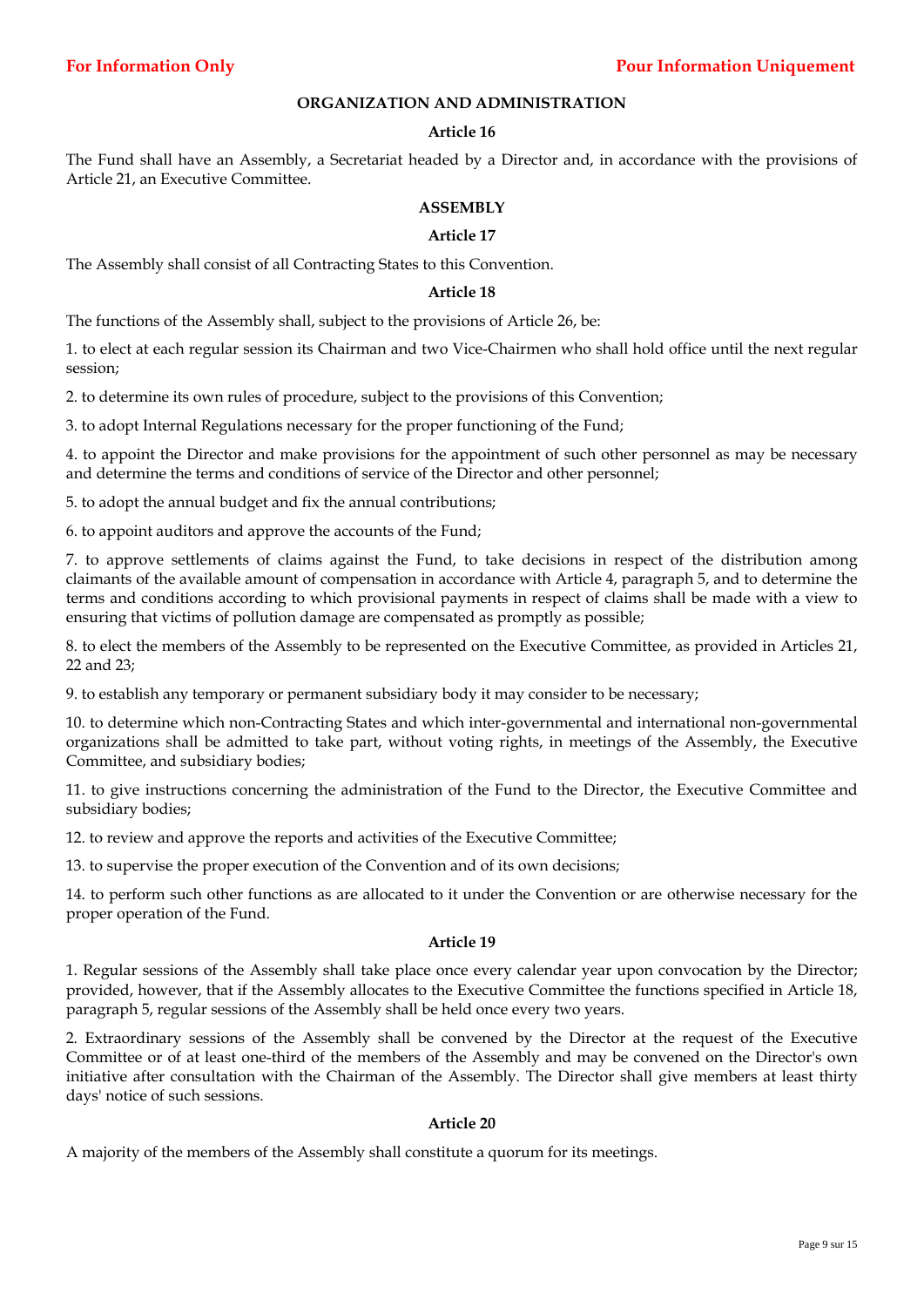# **EXECUTIVE COMMITTEE**

## **Article 21**

The Executive Committee shall be established at the first regular session of the Assembly after the date on which the number of Contracting States reaches fifteen.

## **Article 22**

1. The Executive Committee shall consist of one-third of the members of the Assembly but of not less than seven or more than fifteen members. Where the number of members of the Assembly is not divisible by three, the one-third referred to shall be calculated on the next higher number which is divisible by three.

2. When electing the members of the Executive Committee the Assembly shall:

(a) secure an equitable geographical distribution of the seats on the Committee on the basis of an adequate representation of Contracting States particularly exposed to the risks of oil pollution and of Contracting States having large tanker fleets; and

(b) elect one half of the members of the Committee, or in case the total number of members to be elected is uneven, such number of the members as is equivalent to one half of the total number less one, among those Contracting States in the territory of which the largest quantities of oil to be taken into account under Article 10 were received during the preceding calendar year, provided that the number of States eligible under this sub-paragraph shall be limited as shown in the table below:

| Total number of Members on the Number of States eligible under Number of States to be elected under |                   |  |                   |  |  |  |
|-----------------------------------------------------------------------------------------------------|-------------------|--|-------------------|--|--|--|
| Committee                                                                                           | sub-paragraph (b) |  | sub-paragraph (b) |  |  |  |

| 7              | 5                | $\mathfrak{Z}$ |
|----------------|------------------|----------------|
| $\,8\,$        | $\boldsymbol{6}$ | $\overline{4}$ |
| $\overline{9}$ | $\boldsymbol{6}$ | $\overline{4}$ |
| $10\,$         | $8\,$            | 5              |
| 11             | $8\,$            | 5              |
| $12\,$         | 9                | 6              |
| 13             | 9                | 6              |
| 14             | 11               | $\overline{7}$ |
| 15             | 11               | 7              |

3. A member of the Assembly which was eligible but was not elected under sub-paragraph (b) shall not be eligible to be elected for any remaining seat on the Executive Committee.

## **Article 23**

1. Members of the Executive Committee shall hold office until the end of the next regular session of the Assembly.

2. Except to the extent that may be necessary for complying with the requirements of Article 22, no State Member of the Assembly may serve on the Executive Committee for more than two consecutive terms.

## **Article 24**

The Executive Committee shall meet at least once every calendar year at thirty days' notice upon convocation by the Director, either on his own initiative or at the request of its Chairman or of at least one-third of its members. It shall meet at such places as may be convenient.

## **Article 25**

At least two-thirds of the members of the Executive Committee shall constitute a quorum for its meetings.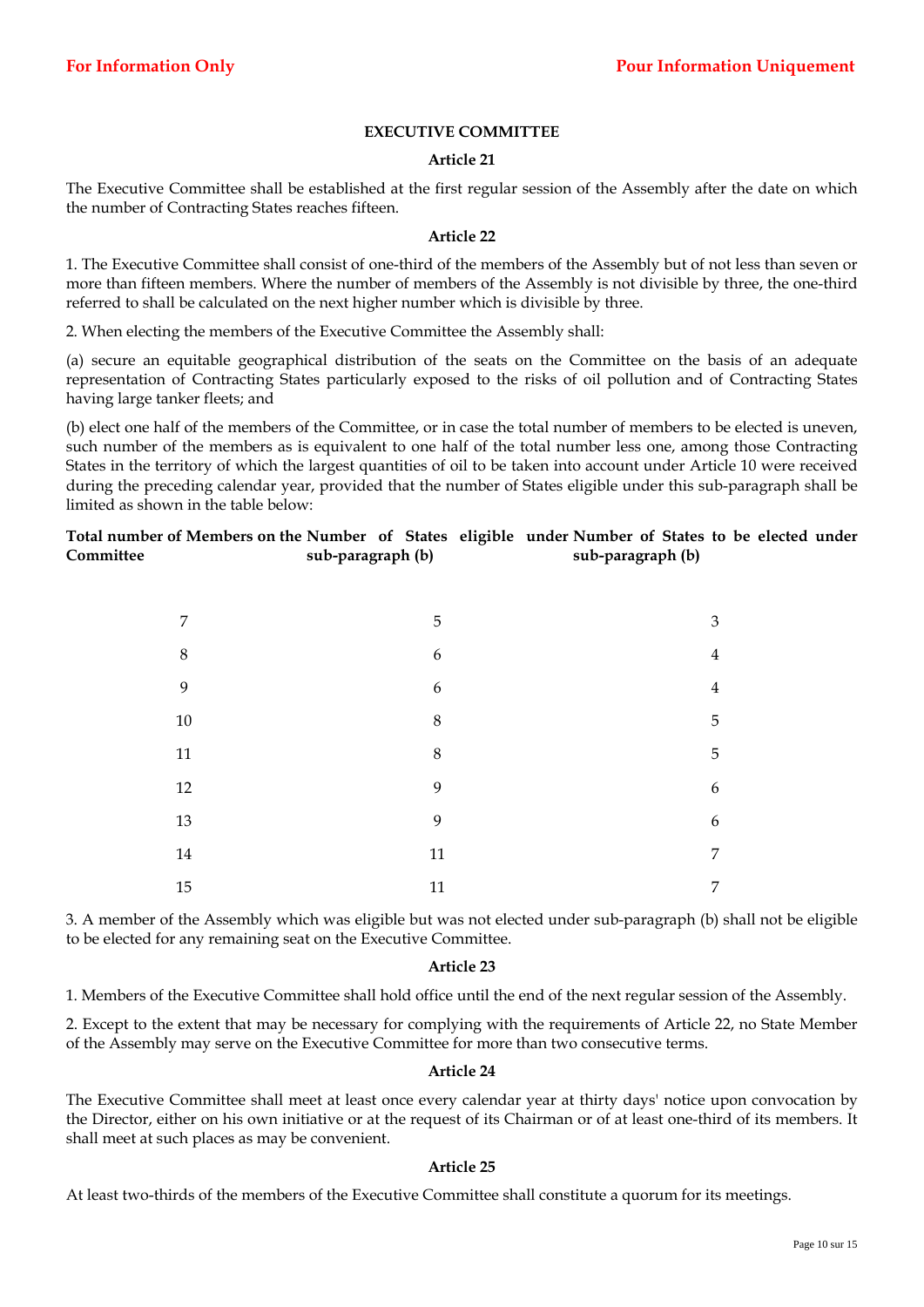1. The functions of the Executive Committee shall be:

(a) to elect its Chairman and adopt its own rules of procedure, except as otherwise provided in this Convention;

(b) to assume and exercise in place of the Assembly the following functions:

(i) making provision for the appointment of such personnel, other than the Director, as may be necessary and determining the terms and conditions of service of such personnel;

(ii) approving settlements of claims against the Fund and taking all other steps envisaged in relation to such claims in Article 18, paragraph 7;

(iii) giving instructions to the Director concerning the administration of the Fund and supervising the proper execution, by him of the Convention, of the decisions of the Assembly and of the Committee's own decisions; and

(c) to perform such other functions as are allocated to it by the Assembly.

2. The Executive Committee shall each year prepare and publish a report of the activities of the Fund during the previous calendar year.

## **Article 27**

Members of the Assembly who are not members of the Executive Committee shall have the right to attend its meetings as observers.

## **SECRETARIAT**

## **Article 28**

1. The Secretariat shall comprise the Director and such staff as the administration of the Fund may require.

2. The Director shall be the legal representative of the Fund.

## **Article 29**

1. The Director shall be the chief administrative officer of the Fund and shall, subject to the instructions given to him by the Assembly and by the Executive Committee, perform those functions which are assigned to him by this Convention, the Internal Regulations, the Assembly and the Executive Committee.

2. The Director shall in particular:

(a) appoint the personnel required for the administration of the Fund;

(b) take all appropriate measures with a view to the proper administration of the Fund's assets;

(c) collect the contributions due under this Convention while observing in particular the provisions of Article 13, paragraph 3;

(d) to the extent necessary to deal with claims against the Fund and carry out the other functions of the Fund, employ the services of legal, financial and other experts;

(e) take all appropriate measures for dealing with claims against the Fund within the limits and on conditions to be laid down in the Internal Regulations, including the final settlement of claims without the prior approval of the Assembly or the Executive Committee where these Regulations so provide;

(f) prepare and submit to the Assembly or to the Executive Committee, as the case may be, the financial statements and budget estimates for each calendar year;

(g) assist the Executive Committee in the preparation of the report referred to in Article 26, paragraph 2;

(h) prepare, collect and circulate the papers, documents, agenda, minutes and information that may be required for the work of the Assembly, the Executive Committee and subsidiary bodies.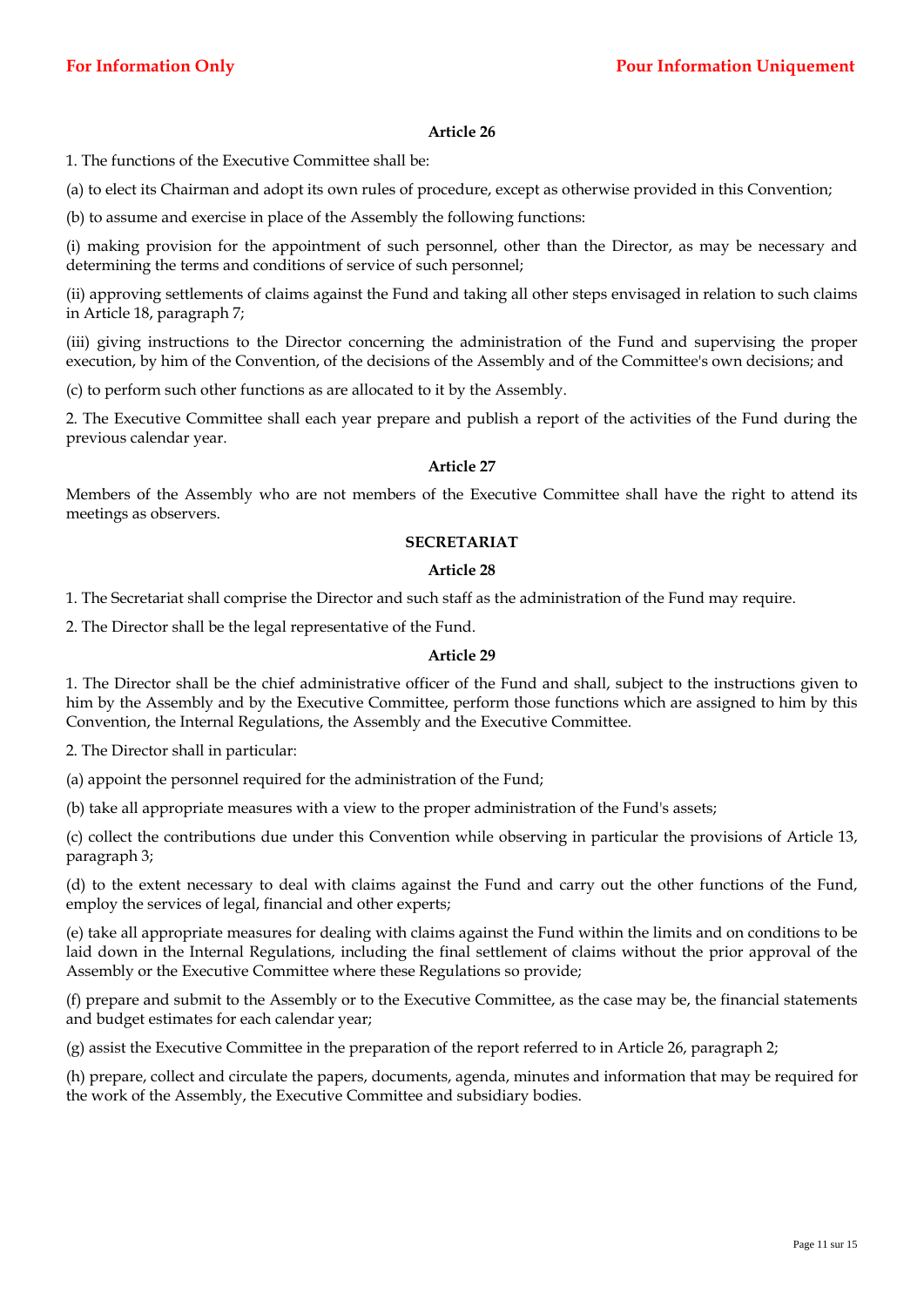In the performance of their duties the Director and the staff and experts appointed by him shall not seek or receive instructions from any Government or from any authority external to the Fund. They shall refrain from an action which might reflect on their position as international officials. Each Contracting State on its part undertakes to respect the exclusively international character of the responsibilities of the Director and the staff and experts appointed by him, and not to seek to influence them in the discharge of their duties.

#### **FINANCES**

#### **Article 31**

1. Each Contracting State shall bear the salary, travel and other expenses of its own delegation to the Assembly and of its representatives on the Executive Committee and on subsidiary bodies.

2. Any other expenses incurred in the operation of the Fund shall be borne by the Fund.

## **VOTING**

## **Article 32**

The following provisions shall apply to voting in the Assembly and the Executive Committee:

(a) each member shall have one vote;

(b) except as otherwise provided in Article 33, decisions of the Assembly and the Executive Committee shall be by a majority vote of the members present and voting;

(c) decisions where a three-fourths or a two-thirds majority is required shall be by a three-fourths or two-thirds majority vote, as the case may be, of those present;

(d) for the purpose of this Article the phrase "members present" means "members present at the meeting at the time of the vote", and the phrase "members present and voting" means "members present and casting an affirmative or negative vote". Members who abstain from voting shall be considered as not voting.

## **Article 33**

1. The following decisions of the Assembly shall require a three-fourths majority:

(a) an increase in accordance with Article 4, paragraph 6, in the maximum amount of compensation payable by the Fund;

(b) a determination, under Article 5, paragraph 4, relating to the replacement of the Instruments referred to in that paragraph;

(c) the allocation to the Executive Committee of the functions specified in Article 18, paragraph 5.

2. The following decisions of the Assembly shall require a two-thirds majority:

(a) a decision under Article 13, paragraph 3, not to take or continue action against a contributor;

(b) the appointment of the Director under Article 18, paragraph 4;

(c) the establishment of subsidiary bodies, under Article 18, paragraph 9.

#### **Article 34**

1. The Fund, its assets, income, including contributions, and other property shall enjoy in all Contracting States exemption from all direct taxation.

2. When the Fund makes substantial purchases of movable or immovable property, or has important work carried out which is necessary for the exercise of its official activities and the cost of which includes indirect taxes or sales taxes, the Governments of Member States shall take, whenever possible, appropriate measures for the remission or refund of the amount of such duties and taxes.

3. No exemption shall be accorded in the case of duties, taxes or dues which merely constitute payment for public utility services.

4. The Fund shall enjoy exemption from all customs duties, taxes and other related taxes on articles imported or exported by it or on its behalf for its official use. Articles thus imported shall not be transferred either for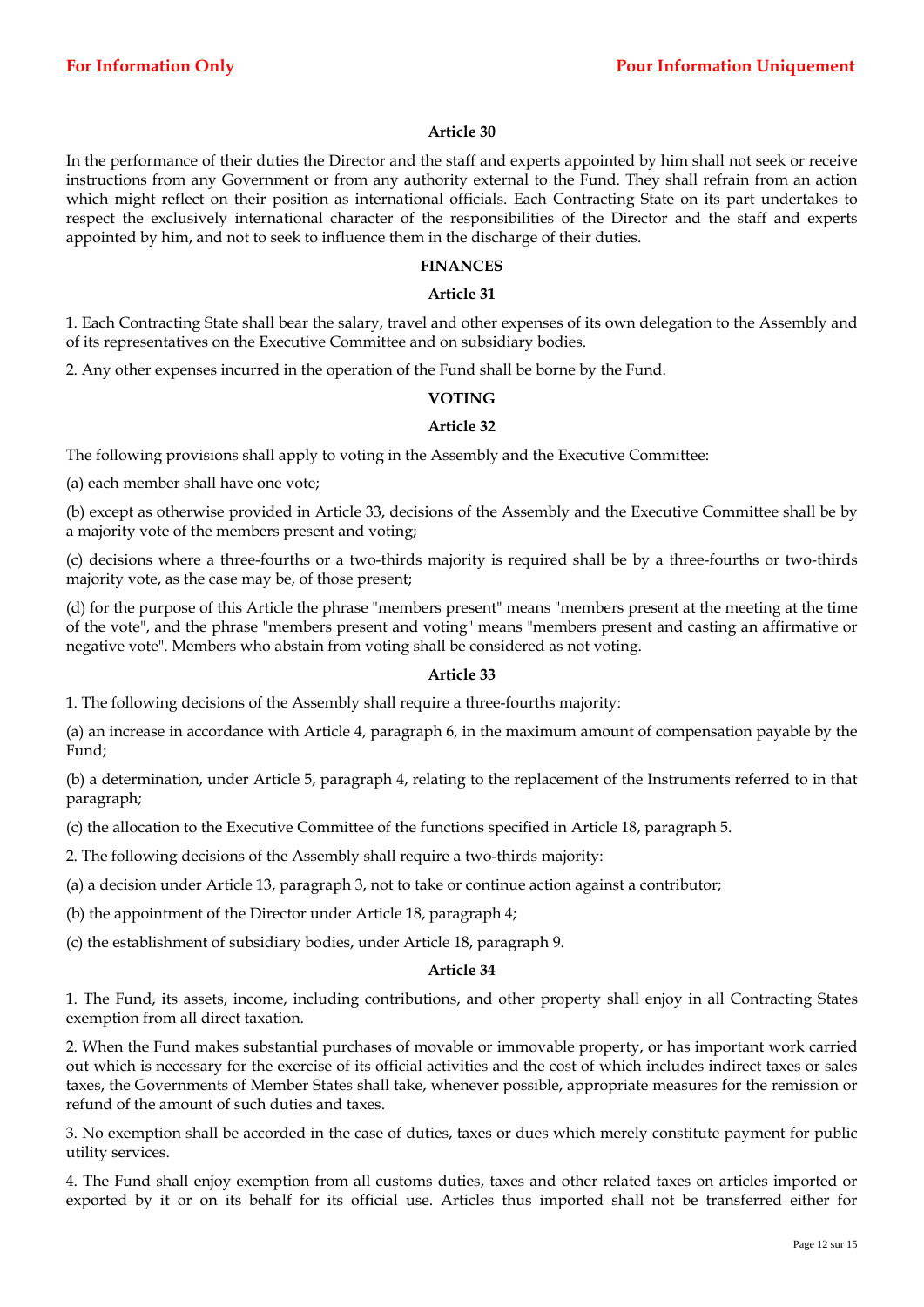consideration or gratis on the territory of the country into which they have been imported except on conditions agreed by the government of that country.

5. Persons contributing to the Fund and victims and owners of ships receiving compensation from the Fund shall be subject to the fiscal legislation of the State where they are taxable, no special exemption or other benefit being conferred on them in this respect.

6. Information relating to individual contributors supplied for the purpose of this Convention shall not be divulged outside the Fund except in so far as it may be strictly necessary to enable the Fund to carry out its functions including the bringing and defending of legal proceedings.

7. Independently of existing or future regulations concerning currency or transfers, Contracting States shall authorize the transfer and payment of any contribution to the Fund and of any compensation paid by the Fund without any restriction.

## **TRANSITIONAL PROVISIONS**

## **Article 35**

1. The Fund shall incur no obligation whatsoever under Article 4 or 5 in respect of incidents occurring within a period of one hundred and twenty days after the entry into force of this Convention.

2. Claims for compensation under Article 4 and claims for indemnification under Article 5, arising from incidents occurring later than one hundred and twenty days but not later than two hundred and forty days after the entry into force of this Convention may not be brought against the Fund prior to the elapse of the two hundred and fortieth day after the entry into force of this Convention.

## **Article 36**

The Secretary-General of the Organization shall convene the first session of the Assembly. This session shall take place as soon as possible after entry into force of this Convention and, in any case, not more than thirty days after such entry into force.

## **FINAL CLAUSES**

## **Article 37**

1. This Convention shall be open for signature by the States which have signed or which accede to the Liability Convention, and by any State represented at the Conference on the Establishment of an International Fund for Compensation for Oil Pollution Damage, 1971. The Convention shall remain open for signature until 31 December 1972.

2. Subject to paragraph 4, this Convention shall be ratified, accepted or approved by the States which have signed it.

3. Subject to paragraph 4, this Convention is open for accession by States which did not sign it.

4. This Convention may be ratified, accepted, approved or acceded to, only by States which have ratified, accepted, approved or acceded to the Liability Convention.

## **Article 38**

1. Ratification, acceptance, approval or accession shall be effected by the deposit of a formal instrument to that effect with the Secretary-General of the Organization.

2. Any instrument of ratification, acceptance, approval or accession deposited after the entry into force of an amendment to this Convention with respect to all existing Contracting States or after the completion of all measures required for the entry into force of the amendment with respect to those Parties shall be deemed to apply to the Convention as modified by the amendment.

## **Article 39**

Before this Convention comes into force a State shall, when depositing an instrument referred to in Article 38, paragraph 1, and annually thereafter at a date to be determined by the Secretary-General of the Organization, communicate to him the name and address of any person who in respect of that State would be liable to contribute to the Fund pursuant to Article 10 as well as data on the relevant quantities of contributing oil received by any such person in the territory of that State during the preceding calendar year.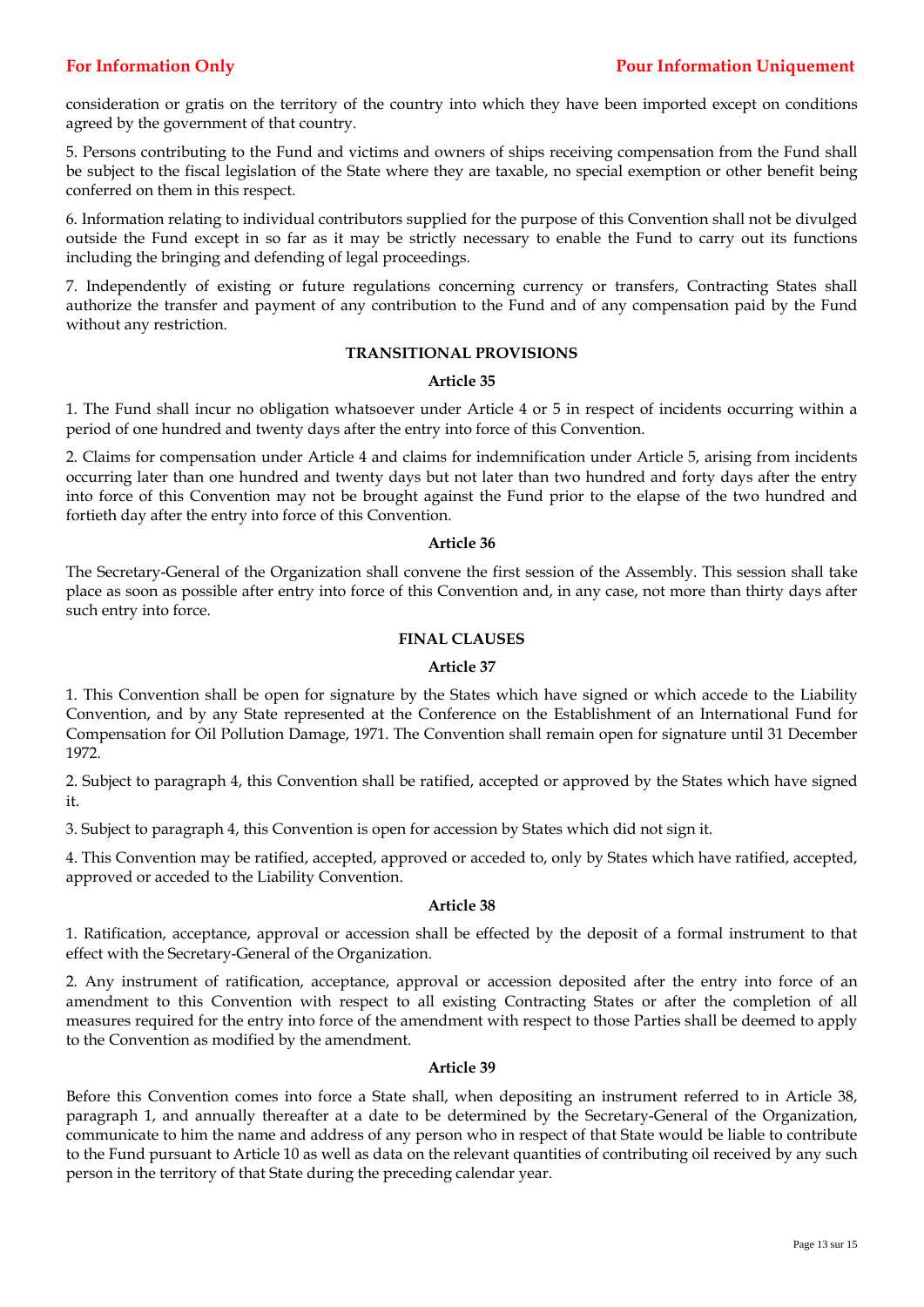1. This Convention shall enter into force on the ninetieth day following the date on which the following requirements are fulfilled:

(a) at least eight States have deposited instruments of ratification, acceptance, approval or accession with the Secretary-General of the Organization, and

(b) the Secretary-General of the Organization has received information in accordance with Article 39 that those persons in such States who would be liable to contribute pursuant to Article 10 have received during the preceding calendar year a total quantity of at least 750 million tons of contributing oil.

2. However, this Convention shall not enter into force before the Liability Convention has entered into force.

3. For each State which subsequently ratifies, accepts, approved or accedes to it, this Convention shall enter into force on the ninetieth day after deposit by such State of the appropriate instrument.

## **Article 41**

1. This Convention may be denounced by any Contracting State at any time after the date on which the Convention comes into force for that State.

2. Denunciation shall be effected by the deposit of an instrument with the Secretary-General of the Organization.

3. A denunciation shall take effect one year, or such longer period as may be specified in the instrument of denunciation, after its deposit with the Secretary-General of the Organization.

4. Denunciation of the Liability Convention shall be deemed to be a denunciation of this Convention. Such denunciation shall take effect on the same date as the denunciation of the Liability Convention takes effect according to paragraph 3 of Article XVI of that Convention.

5. Notwithstanding a denunciation by a Contracting State pursuant to this Article, any provisions of this Convention relating to the obligations to make contributions under Article 10 with respect to an incident referred to in Article 12, paragraph 2(b), and occurring before the denunciation takes effect shall continue to apply.

## **Article 42**

1. Any Contracting State may, within ninety days after the deposit of an instrument of denunciation the result of which it considers will significantly increase the level of contributions for remaining Contracting States, request the Director to convene an extraordinary session of the Assembly. The Director shall convene the Assembly to meet not later than sixty days after receipt of the request.

2. The Director may convene, on his own initiative, an extraordinary session of the Assembly to meet within sixty days after the deposit of any instrument of denunciation, if he considers that such denunciation will result in a significant increase in the level of contributions for the remaining Contracting States.

3. If the Assembly at an extraordinary session convened in accordance with paragraph 1 or 2 decides that the denunciation will result in a significant increase in the level of contributions for the remaining Contracting States, any such State may, not later than one hundred and twenty days before the date on which that denunciation takes effect, denounce this Convention with effect from the same date.

## **Article 43**

1. This Convention shall cease to be in force on the date when the number of Contracting States falls below three.

2. Contracting States which are bound by this Convention on the date before the day it ceases to be in force shall enable the Fund to exercise its functions as described under Article 44 and shall, for that purpose only, remain bound by this Convention.

## **Article 44**

1. If this Convention ceases to be in force, the Fund shall nevertheless

(a) meet its obligations in respect of any incident occurring before the Convention ceased to be in force;

(b) be entitled to exercise its rights to contributions to the extent that these contributions are necessary to meet the obligations under sub-paragraph (a), including expenses for the administration of the Fund necessary for this purpose.